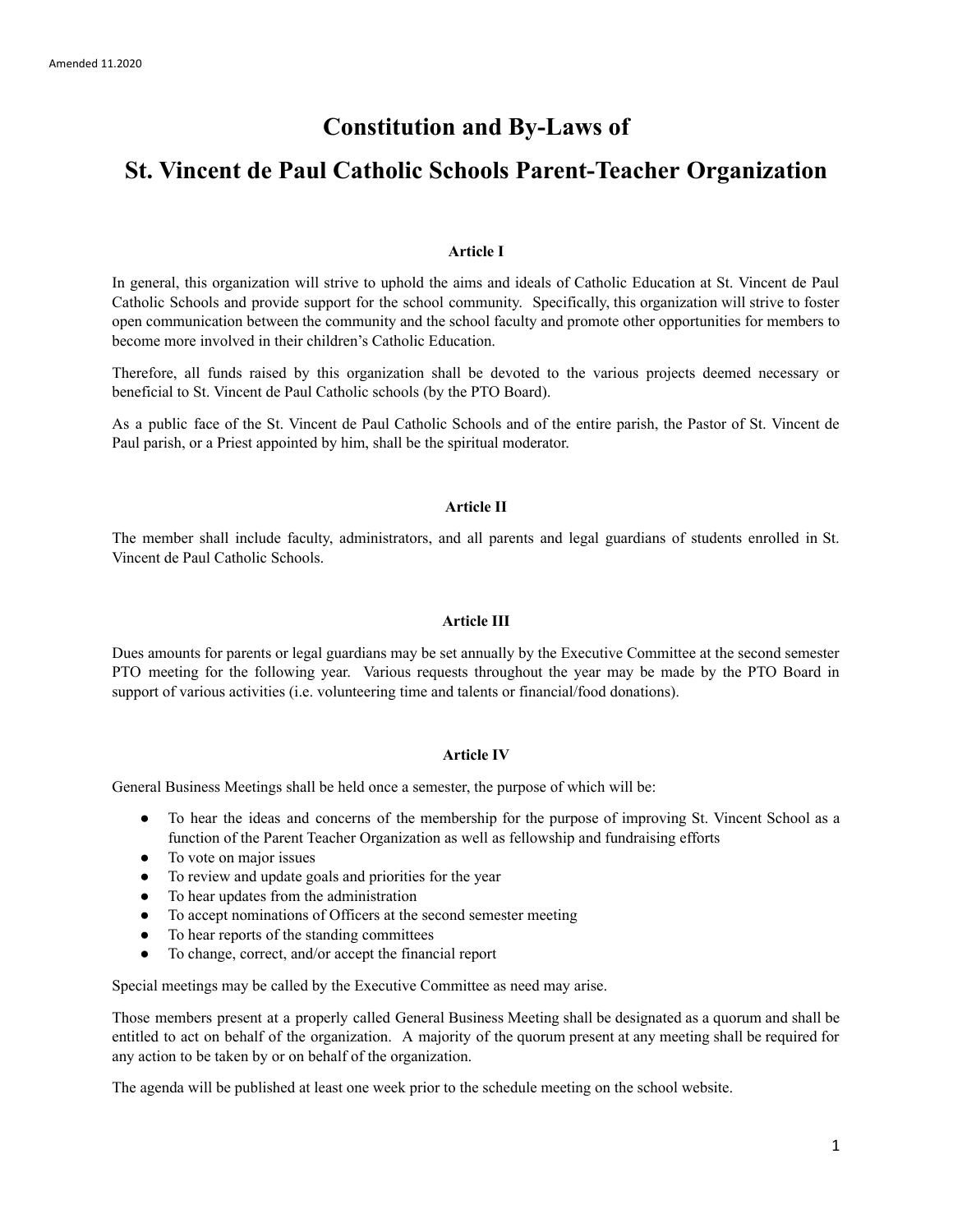# **Article V**

The Co-Presidents shall:

- Be two in number, one a parent from the elementary school and one a parent from the Junior-Senior High School
- Be the designated representative of the organization to the St. Vincent de Paul School Board
- Preside at all meetings
- Enforce observance of By-Laws
- Appoint all committees and perform such duties as the office may require
- Take to the general membership for a vote any issue dealing with items not included in the original annual goals, objectives, or budget commitments
- Call special meetings as deemed necessary
- Meet with the other officers approximately 2 weeks prior to the Fall and Spring meetings
- Be a member of the Executive Committee

The Co-Vice Presidents shall:

- Be two in number, one a parent from the elementary school and one a parent from the Junior-Senior High School
- Act as Co-President in the event that one or both Co-Presidents is unable to fulfill his/her duties
- Shall become the Co-Presidents the following term
- Be a member of the Executive Committee

The Secretary shall:

- Keep the official minutes of all meetings and send a copy to the High School Business Teacher to put on the parish/school web page
- A copy of the prior meeting's minutes shall be brought to the St. Vincent Catholic Schools PTO meeting for approval
- Maintain correspondence and have charge of all documents and papers belonging to the organization
- Keep a roll of meeting attendance
- Keep a roll of all committee membership (fish fries, trunk-or-treat, etc)
- Be a member of the Executive Committee

The Treasurer shall:

- Receive and disburse monies belonging to the organization
- Make the Financial Report at regularly scheduled General Business meetings
- Maintain the banking of the organization, be in communication with the parish office to receive monthly bank statements, and to get Quick Reports for profit and loss, ledger reports.
- Initiate for the Executive Committee the annual budget
- Prepare written annual report for the preceding year for the presentation at the first General Business meeting of the school year
- $\bullet$  Collect dues, if applicable
- Be a member of the Executive Committee

# **Article VI**

The Executive Committee shall be comprised of the Co-Presidents, Co-Vice Presidents, Secretary, Treasurer and shall have the purposes of:

- Planning the agenda of the organization
- Establishing annual goals and objectives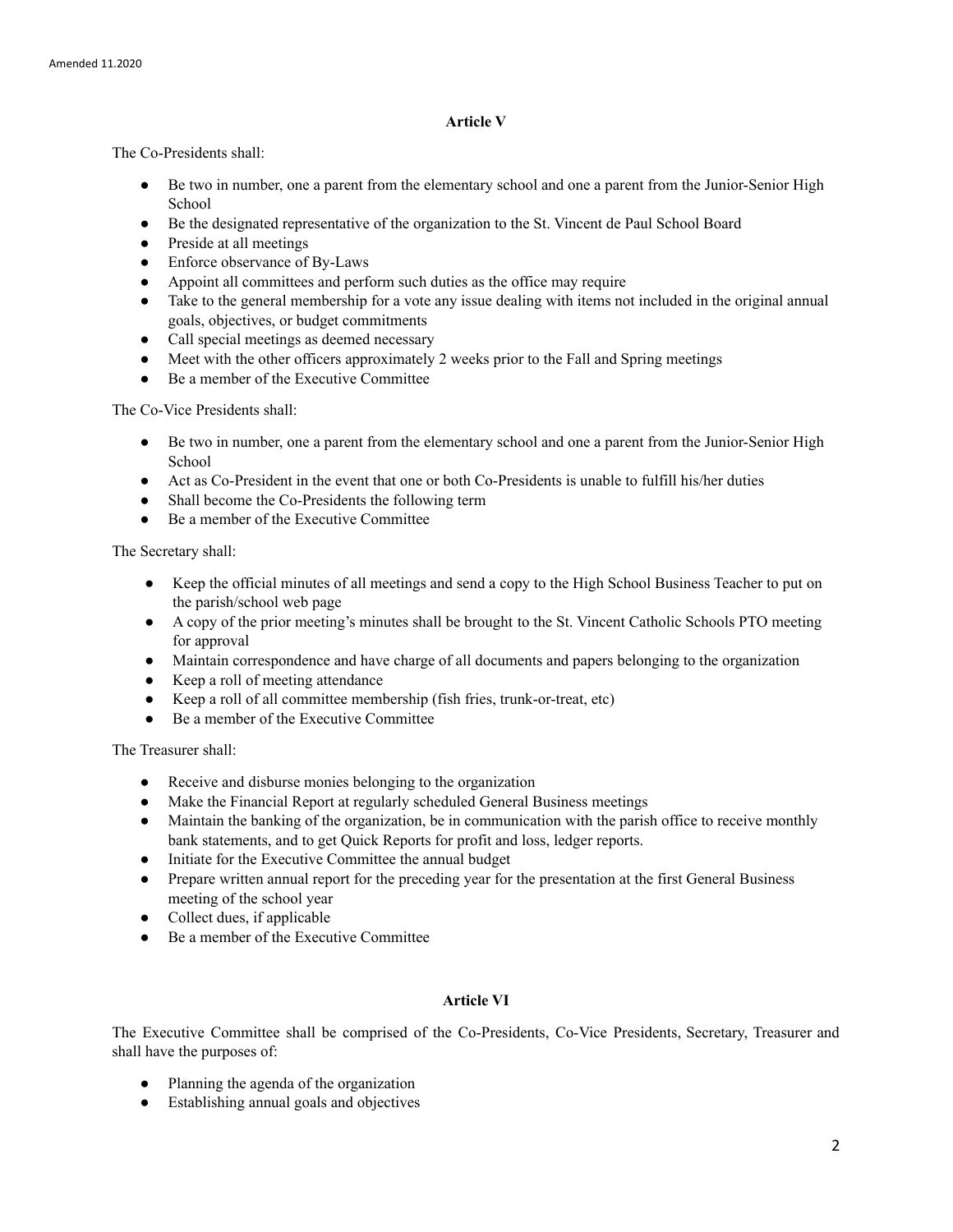- Publishing minutes and financial reports
- Providing an annual financial review
- Establishing committees and leadership for standing committees
- Deciding matters of immediate concern between business meetings
- Approving or rejecting requests for dispersal of organization funds
- Calling an Emergency meeting, if needed

Notice of meetings shall be given at least seven days in advance unless in the event of an emergency. A majority of the members of the Executive committee shall constitute a quorum.

## **Article VII**

Nominations or volunteers for organization Officers shall be accepted after February 1 until March 1 by email to the SV PTO email address pto@svdepail.org.

Voting will be done by ballots available at the May meeting. The Executive committee shall tabulate the ballots. Results are to be posted on school website and posted via Jupiter blast.

All Officers shall be elected for a term of two years. The Treasurer shall be elected in the odd year. The Secretary shall be elected in the even year. Each year, two Co-Vice Presidents shall be elected. The Co-Vice Presidents shall assume the position of Co-Presidents for the second year of her/his term.

In years of transition or vacancies, terms may be one or three years with consent of the elected Official.

Newly elected Officers shall be installed at an Executive Meeting tentatively scheduled in June.

No Parish or School Employee shall serve on the St. Vincent School Parent-Teacher Organization as an Officer as it presents a conflict of interest with regard to budgeting and policy. School and Parish personnel may serve as voting members of the SV PTO general membership.

A parent from each class shall serve as a liaison for the Executive Committee but shall work under the direction of the Executive Committee.The liaison position is a one-year term, but could be longer if no other person volunteers.

In the event that there are no nominations for Executive Committee members, or a member is unable to complete their term, the pastor or Head of Schools may appoint an individual to this position with the discretionary vote of the Executive Committee.

#### **Article VIII**

The order of business for General Business meetings shall be as follows:

- Opening prayer, by the Spiritual Moderator
- Introduction of new members and of guests
- Approval of minutes and treasurer report as published
- Communications
- Committee reports
- Unfinished business
- New business
- Report by school personnel (administration, educators, and support staff)
- Adjournment
- Closing prayer

# **Article IX**